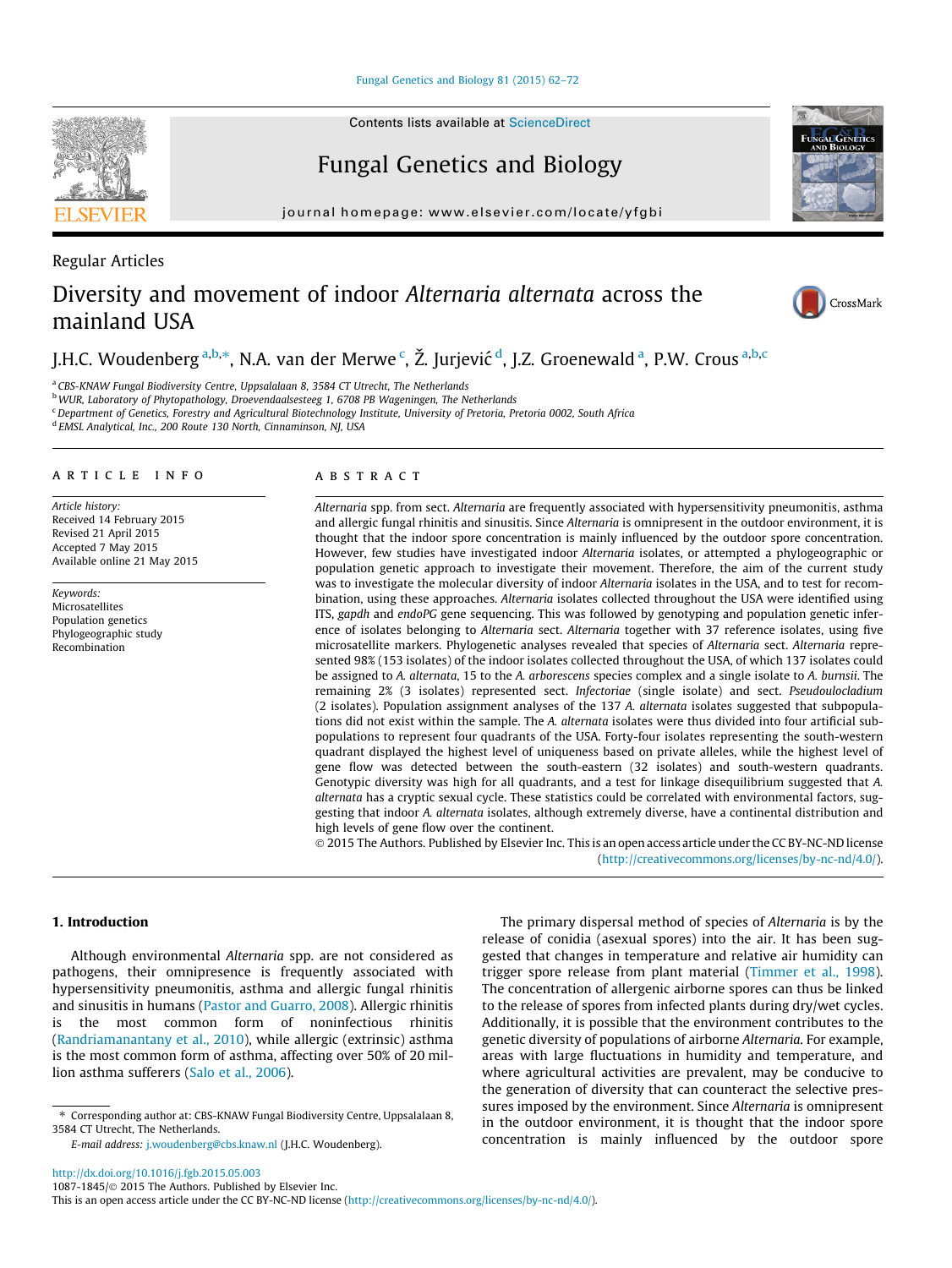concentration. However, the indoor level of fungal spores in the air is influenced by the activity in the room, fluctuations in temperature and relative humidity, and the ventilation rate [\(Samson](#page-10-0) [et al., 2010\)](#page-10-0).

Alternaria alternata (belongs to Alternaria sect. Alternaria) (cf. [Lawrence et al., 2013; Woudenberg et al., 2013\)](#page-10-0) is thought to be the main airborne allergen of the genus Alternaria ([Horner et al.,](#page-10-0) [1995; Kuna et al., 2011; Pulimood et al., 2007\)](#page-10-0). Alternaria sect. Alternaria consists of more than 50 pathogenic and non-pathogenic morpho-species ([Woudenberg et al., 2013](#page-10-0)). These morpho-species display very low levels of DNA sequence variation, and are therefore difficult to distinguish at the sequence level ([Andrew et al., 2009; Peever et al., 2004](#page-9-0)). A recent study based on whole-genome sequencing supplemented with transcriptome profiling and multi-gene sequencing only recognized 11 phylogenetic species and one species complex in sect. Alternaria ([Woudenberg et al., unpublished results](#page-10-0)). As a result, 35 morpho-species were placed in synonymy with A. alternata. Alternaria alternata is also associated with diseases of citrus, and like other airborne fungi, it displays a worldwide distribution ([Stewart et al., 2014\)](#page-10-0). Nonetheless, several studies (e.g., [Peever](#page-10-0) [et al., 2004, 2005; Stewart et al., 2014](#page-10-0)) were able to delineate geographically or host-restricted lineages of Alternaria, indicating the potential for phylogeographic studies. In contrast to plant pathogenic fungi, or fungi that have restricted geographic and host ranges, airborne fungi have been neglected as subjects for phylogeographic and population genetic studies [\(Slippers et al., 2005\)](#page-10-0). It is generally believed that such fungi would display a lack of population subdivision due to their ease of spread, and that diversity levels would be extremely high due to high migration rates. Thus, the lack of data on the population genetics of non-pathogenic airborne fungi can be ascribed to these untested assumptions.

Few studies have investigated indoor Alternaria isolates specifically, although multiple studies mention the detection of Alternaria in the indoor environment ([de Ana et al., 2006; Li and](#page-9-0) [Kendrick, 1995; Solomon, 1975\)](#page-9-0). One large study of dust-borne A. alternata allergens in USA homes assessed the concentration of Alternaria allergens in dust with a polyclonal anti-alternaria antibody assay [\(Salo et al., 2005\)](#page-10-0). That study revealed that exposure to A. alternata allergens is common, and that residential characteristics such as smoking, mold and moisture problems, and cleaning frequencies influence the indoor antigen levels in house dust. Nonetheless, no reports exist on the genotypic or allelic composition of indoor Alternaria isolates from the USA. In addition to the few studies on indoor Alternaria species, more studies were performed on Aspergillus and Penicillium species. These two genera are poorly represented in outdoor air, but they are frequently isolated indoors [\(Araujo et al., 2010; Henk et al., 2011; Scott et al.,](#page-9-0) [2004, 2007\)](#page-9-0). A study on the genotypic variation in ca. 200 Penicillium chrysogenum strains from Canadian homes showed no evidence of recombination, indicating a strictly clonal population ([Scott et al., 2004\)](#page-10-0). Additionally, a study on the genotypic variation of the Penicillium brevicompactum group in house dust in Canada revealed that the two predominant taxa, P. brevicompactum and P. bialowiezense, also showed a predominantly clonal mode of reproduction [\(Scott et al., 2007\)](#page-10-0).

Sexual reproduction in filamentous fungi is controlled by the mating-type (or MAT) locus ([Coppin et al., 1997; Turgeon, 1998\)](#page-9-0). These mating-type loci have been identified from several asexual fungi based on PCR and whole genome sequencing (e.g. [Goodwin](#page-9-0) [et al., 2003; Groenewald et al., 2006; Paoletti et al., 2005;](#page-9-0) [Pöggeler, 2002; Sharon et al., 1996; Woo et al., 2006](#page-9-0)). The discovery of cryptic sexual cycles is important in understanding the evolution of fungal diversity. Alternaria is considered to be an asexual fungal genus; however, the connection to a sexual morph, formerly called Lewia, is known for some species ([Simmons, 1986, 2007\)](#page-10-0). With the recent division of the genus into sections, these sexual connections seem to be restricted to specific sections ([Lawrence](#page-10-0) [et al., 2013; Woudenberg et al., 2013](#page-10-0)). However, the mating-type loci have also been identified from several Alternaria spp. which are supposedly asexual ([Arie et al., 2000; Berbee et al., 2003;](#page-9-0) [Linde et al., 2010; Stewart et al., 2011](#page-9-0)).

The first aim of the current study was to identify which Alternaria species are present in the indoor environment in the USA, by sequencing two protein-coding genes and one non-translated locus. Secondly, we wanted to investigate the molecular diversity of indoor Alternaria isolates in the USA, by genotyping and population genetic inference of the sect. Alternaria isolates, using five microsatellite markers ([Tran-Dinh](#page-10-0) [and Hocking, 2006\)](#page-10-0). A third aim was to investigate whether alleles at these five microsatellite loci are randomly associated, i.e. to test for recombination.

## 2. Materials and methods

## 2.1. Isolates and DNA extraction

Isolates were collected throughout the USA over a period of 6 months from December 2011 to May 2012 ([Table 1\)](#page-2-0). Most of the samples (137/156) were collected as malt extract agar (MEA) settle plates by homeowners from their own homes. The MEA plates were purchased by homeowners from hardware stores and sent to EMSL Analytical, Inc. for identification after exposure to indoor air. Ten air samples were collected with a single stage bio-aerosol impaction sampler (EMSL VP-400 Microbial Sampler), three were swab samples and four were dust samples [\(Table 1\)](#page-2-0). The media used for fungal isolation was MEA. No further information is available on the individual homes. For the microsatellite typing experiment, 37 reference isolates were included ([Table 1\)](#page-2-0). For DNA isolation, the isolates were grown on potato–carrot agar ([Crous et al., 2009\)](#page-9-0) for 7 d at ambient temperature ( $\sim$ 22 °C). Total genomic DNA was extracted using the UltraClean Microbial DNA Isolation Kit (MO BIO Laboratories, Carlsbad, CA, USA) according to the manufacturer's instructions.

#### 2.2. PCR, sequencing and sequence analyses

The internal transcribed spacers (ITS) of the ribosomal DNA operon, including the 5.8S rDNA gene, and a section of the glyceraldehyde-3-phosphate dehydrogenase (gapdh) gene region were amplified from genomic DNA as described by [Woudenberg](#page-10-0) [et al. \(2013\)](#page-10-0) with the primers V9G ([De Hoog and Gerrits van den](#page-9-0) [Ende, 1998](#page-9-0)) and ITS4 ([White et al., 1990\)](#page-10-0) for the ITS region, and gpd1 and gpd2 [\(Berbee et al., 1999\)](#page-9-0) for the gapdh region. A section of the endopolygalacturonase (endoPG) gene was amplified with the primers PG3 and PG2b ([Andrew et al., 2009\)](#page-9-0). The PCR mixture consisted of 1 µl genomic DNA (ca. 50 ng),  $1 \times PCR$  reaction buffer (Bioline, Luckenwalde, Germany),  $2 \text{ mM } MgCl<sub>2</sub>$ ,  $20 \mu \text{M}$  of each dNTP,  $0.2 \mu M$  of each primer, and  $0.5 U$  Taq DNA polymerase (Bioline). The PCR program consisted of an initial denaturation step of 5 min at 94 °C followed by 40 cycles of 30 s at 94 °C, 30 s at 50 °C and 30 s at 72  $\degree$ C and a final elongation step of 7 min at 72  $\degree$ C. The PCR reactions were performed in a 2720 Thermal Cycler (Applied Biosystems, Foster City, California), in a total volume of  $12.5 \mu$ l. PCR amplicons were sequenced in both directions using the PCR primers and the BigDye Terminator version 3.1 Cycle Sequencing Kit (Applied Biosystems, Foster City, CA, USA) according to the manufacturer's instructions, and analysed using an ABI Prism 3730xl DNA Analyzer (Applied Biosystems). Consensus sequences were assembled from forward and reverse sequences using the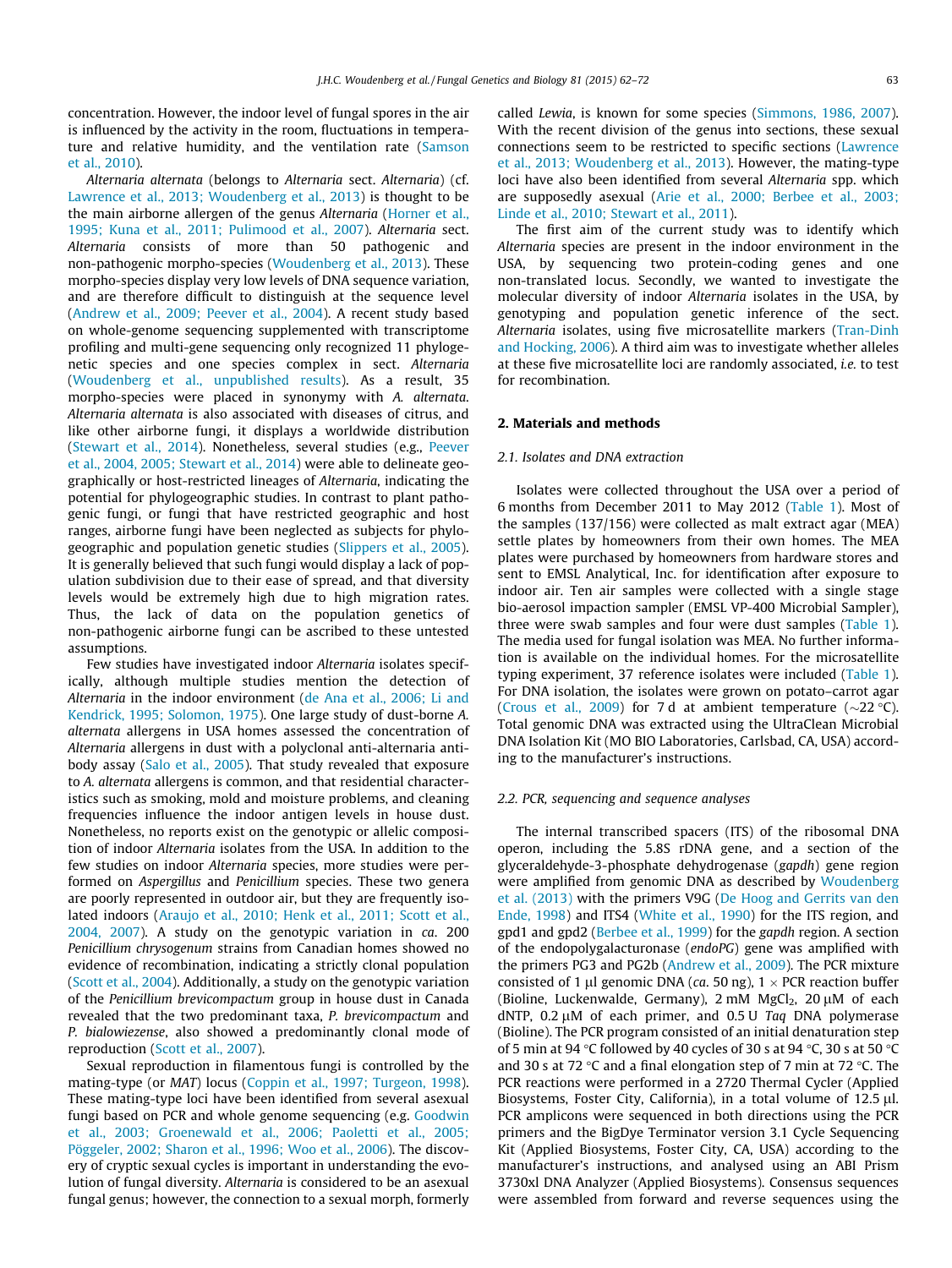# <span id="page-2-0"></span>Table 1

Isolates used in this study with the substrate, locality and date they were collected, and their sequence type (ST) and eBURST group based on microsatellite data.

|                        |                                      |                    |                        | J L<br>U<br>- 13             |                 |                              |
|------------------------|--------------------------------------|--------------------|------------------------|------------------------------|-----------------|------------------------------|
| Isolate $#^a$          | Substrate                            | Locality           | Date                   | Name                         | ST <sup>c</sup> | eBURST group <sup>c</sup>    |
| CPC 22417              | Air <sup>b</sup> , bedroom 2nd floor | USA, NJ            | Dec. 2012              | A. arborescens SC            | 12              | Singleton                    |
| CPC 22418              | Dust, carpet                         | USA, PA            | Dec. 2012              | A. alternata                 | 39              | Singleton                    |
| CPC 22419              | Air, bedroom                         | USA, CA            | Jan. 2013              | A. alternata                 | 79              | Singleton                    |
| CPC 22420              | Air, bedroom                         | USA, MD            | Jan. 2013              | A. alternata                 | 44              | $\mathbf{1}$                 |
| CPC 22421              | Air, bathroom                        | USA, TX            | Jan. 2013              | A. alternata                 | 18              | $\mathbf{1}$                 |
| CPC 22422              | Air, recreational vehicle            | USA, CA            | Jan. 2013              | sect. Infectoriae            | na              | na                           |
| CPC 22423              | Air, bedroom                         | USA, NJ            | Dec. 2012              | A. arborescens SC            | 106             | Singleton                    |
| CPC 22424              | Air, living room                     | USA, KS            | Dec. 2012              | A. alternata                 | 167             | Singleton                    |
| CPC 22425              | Air, office                          | USA, NJ            | Dec. 2012              | A. alternata                 | 118             | 19                           |
| CPC 22426              | Air, office                          | USA, MI            | Dec. 2012              | A. alternata                 | 44              | $\mathbf{1}$                 |
| CPC 22427              | Air, kitchen                         | USA, MD            | Dec. 2012              | A. alternata                 | 158             | Singleton                    |
| CPC 22428              | Air, bedroom                         | USA, WI            | Dec. 2012              | A. alternata                 | 86              | 3                            |
| CPC 22429              | Air, living room                     | USA, NJ            | Jan. 2013              | A. alternata                 | 134             | 2                            |
| CPC 22430              | Air, class room                      | USA, TX            | Jan. 2013              | A. alternata<br>A. alternata | 105<br>91       | $\mathbf{1}$<br>$\mathbf{1}$ |
| CPC 22431<br>CPC 22432 | Air, office<br>Air, bedroom          | USA, CO<br>USA, IL | Dec. 2012<br>Dec. 2012 | A. alternata                 | 59              | $\mathbf{1}$                 |
| CPC 22433              | Air, basement                        | USA, NJ            | Dec. 2012              | A. alternata                 | 52              | $\mathbf{1}$                 |
| CPC 22434              | Air, 2nd floor                       | USA, NJ            | Jan. 2013              | A. alternata                 | 133             | $\overline{c}$               |
| CPC 22435              | Air <sup>b</sup> , office            | USA, NY            | Jan. 2013              | A. alternata                 | 61              | $\mathbf{1}$                 |
| CPC 22436              | Air, bathroom                        | USA, MD            | Jan. 2013              | A. alternata                 | 47              | $\mathbf{1}$                 |
| CPC 22437              | Swab, store                          | USA, NY            | Jan. 2013              | A. alternata                 | 157             | Singleton                    |
| CPC 22438              | Air, basement                        | USA, CT            | Jan. 2013              | A. alternata                 | 145             | Singleton                    |
| CPC 22439              | Air, living room                     | USA, NJ            | Jan. 2013              | A. alternata                 | 111             | $\mathbf{1}$                 |
| CPC 22440              | Air, bedroom                         | USA, WA            | Jan. 2013              | sect. Pseudoulocladium       | na              | na                           |
| CPC 22441              | Dust, rug                            | USA, PA            | Jan. 2013              | A. alternata                 | 82              | Singleton                    |
| CPC 22970              | Dust, rug                            | USA, PA            | Jan. 2013              | A. alternata                 | 67              | Singleton                    |
| CPC 22971              | Air, class room                      | USA, NY            | Jan. 2013              | A. alternata                 | 68              | $\mathbf{1}$                 |
| CPC 22972              | Air, hallway                         | USA, CA            | Jan. 2013              | A. alternata                 | 71              | $\mathbf{1}$                 |
| CPC 22973              | Air, hallway                         | USA, CA            | Jan. 2013              | A. alternata                 | 23              | 10                           |
| CPC 22974              | Air, kitchen                         | USA, GA            | Jan. 2013              | A. alternata                 | 141             | 15                           |
| CPC 22975              | Air, kitchen                         | USA, SD            | Jan. 2013              | A. alternata                 | 32              | Singleton                    |
| CPC 22976              | Air, basement                        | USA, OH            | Jan. 2013              | A. alternata                 | 49              | Singleton                    |
| CPC 22977              | Air, living room                     | USA, PA            | Jan. 2013              | A. alternata                 | 46              | $\mathbf{1}$                 |
| CPC 22978              | Air, living room                     | USA, MD            | Jan. 2013              | A. arborescens SC            | 98              | Singleton                    |
| CPC 22979              | Air, bedroom                         | USA, OK            | Jan. 2013              | A. alternata                 | 174             | $\mathbf{1}$                 |
| CPC 22980              | Air, living room                     | USA, CA            | Jan. 2013              | A. alternata                 | 74              | Singleton                    |
| CPC 22981              | Air, living room                     | USA, OH            | Jan. 2013              | A. alternata                 | 159             | Singleton                    |
| CPC 22982              | Air, living room                     | USA, CA            | Jan. 2013              | A. alternata                 | 62              | $\mathbf{1}$                 |
| CPC 22983              | Air, bedroom                         | USA, IL            | Jan. 2013              | A. alternata                 | 62              | $\mathbf{1}$                 |
| CPC 22984              | Air, basement                        | USA, NY            | Jan. 2013              | A. alternata                 | 80              | Singleton                    |
| CPC 22985              | Air, office                          | USA, AZ            | Jan. 2013              | A. alternata                 | 125             | $\mathbf{1}$                 |
| CPC 22986              | Swab, bedroom                        | USA, TX            | Jan. 2013              | A. alternata                 | 166             | $\mathbf{1}$                 |
| CPC 22987              | Air <sup>b</sup> , outside           | USA, DE            | Feb. 2013              | A. alternata                 | 89              | $\mathbf{1}$                 |
| CPC 22988              | Air <sup>b</sup> , office            | USA, DE            | Feb. 2013              | A. alternata                 | 85              | 3                            |
| CPC 22989              | Air <sup>b</sup> , warehouse         | USA, DE            | Feb. 2013              | A. alternata                 | 41              | 9                            |
| CPC 22990              | Air <sup>b</sup> , office            | USA, AZ            | Feb. 2013              | A. alternata                 | 127             | Singleton                    |
| CPC 22991              | Air <sup>b</sup> , elevator          | USA, MO            | Feb. 2013              | A. alternata                 | 171             | Singleton                    |
| CPC 22992              | Air, living room                     | USA, IL            | Feb. 2013              | A. alternata                 | 64              | 7                            |
| CPC 22993              | Dust, carpet                         | USA, MD            | Feb. 2013              | A. arborescens SC            | 146             | 14                           |
| CPC 22994              | Air, office                          | USA, GA            | Feb. 2013              | A. alternata                 | 128             | Singleton                    |
| CPC 22995              | Air, office                          | USA, TX<br>USA, TX | Feb. 2013              | A. alternata<br>A. alternata | 125<br>153      | $\mathbf{1}$                 |
| CPC 22996<br>CPC 22997 | Air, garage<br>Air, bedroom          | USA, CO            | Feb. 2013<br>Feb. 2013 | A. alternata                 | 115             | Singleton<br>Singleton       |
| CPC 22998              | Air, bedroom                         | USA, TX            | Feb. 2013              | A. arborescens SC            | 172             | 12                           |
| CPC 22999              | Air, bedroom                         | USA, FL            | Feb. 2013              | A. alternata                 | 47              | $\mathbf{1}$                 |
| CPC 23000              | Air, living room                     | USA, WA            | Feb. 2013              | A. arborescens SC            | 104             | Singleton                    |
| CPC 23001              | Air, bedroom                         | USA, OR            | Feb. 2013              | A. alternata                 | 19              | $\mathbf{1}$                 |
| CPC 23002              | Air, bedroom                         | USA, IL            | Feb. 2013              | A. alternata                 | 90              | $\mathbf{1}$                 |
| CPC 23003              | Air, outside                         | USA, OK            | Feb. 2013              | A. alternata                 | 101             | Singleton                    |
| CPC 23004              | Air, living room                     | USA, TX            | Feb. 2013              | A. alternata                 | 138             | $\mathbf{1}$                 |
| CPC 23005              | Air. bedroom                         | USA, IL            | Feb. 2013              | A. alternata                 | 148             | Singleton                    |
| CPC 23006              | Air, bedroom                         | USA, PA            | Feb. 2013              | A. alternata                 | 122             | 17                           |
| CPC 23007              | Air, bedroom                         | USA, CA            | Feb. 2013              | A. alternata                 | 100             | Singleton                    |
| CPC 23008              | Air, bathroom                        | USA, TX            | Feb. 2013              | A. alternata                 | 161             | Singleton                    |
| CPC 23009              | Air, storage room                    | USA, MD            | Feb. 2013              | A. alternata                 | 16              | Singleton                    |
| CPC 23010              | Air, kitchen                         | USA, TX            | Feb. 2013              | A. arborescens SC            | 151             | 14                           |
| CPC 23011              | Air, bedroom                         | USA, MO            | Feb. 2013              | A. alternata                 | 50              | $\mathbf{1}$                 |
| CPC 23012              | Air, bedroom                         | USA, FL            | Feb. 2013              | A. alternata                 | 58              | $\mathbf{1}$                 |
| CPC 23013              | Air, bedroom                         | USA, FL            | Feb. 2013              | A. alternata                 | 47              | $\mathbf{1}$                 |
| CPC 23014              | Air, living room                     | USA, GA            | Feb. 2013              | A. alternata                 | 96              | $\mathbf{1}$                 |
| CPC 23015              | Air, dining room                     | USA, NJ            | Feb. 2013              | A. arborescens SC            | 112             | Singleton                    |
| CPC 23016              | Air, bedroom                         | USA, GA            | Feb. 2013              | A. alternata                 | 117             | 19                           |
| CPC 23017              | Air, office                          | USA, MS            | Feb. 2013              | A. alternata                 | 123             | 17                           |
| CPC 23018              | Air, bathroom                        | USA, TX            | Feb. 2013              | A. alternata                 | 124             | $\mathbf{1}$                 |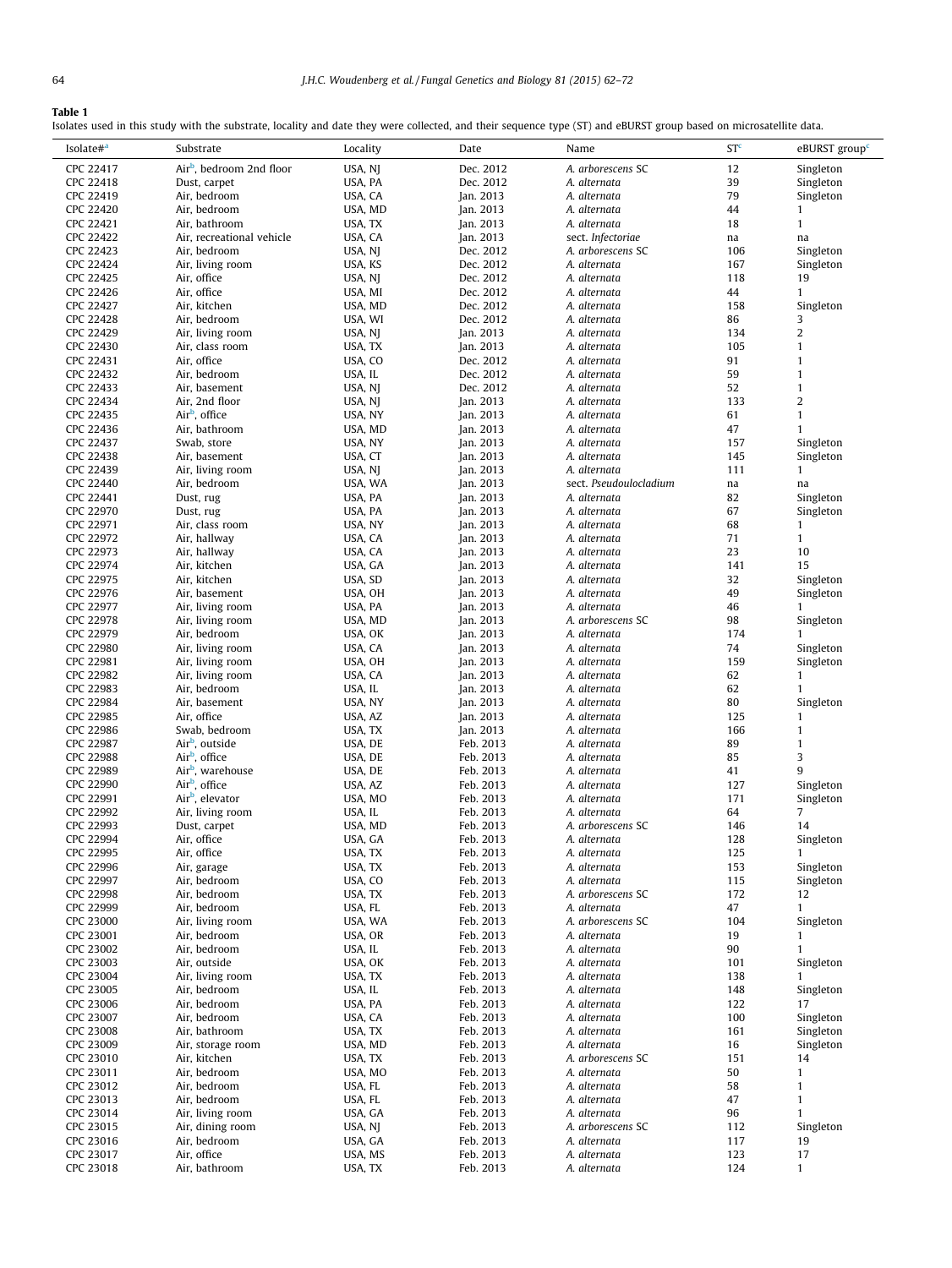## Table 1 (continued)

| Isolate $#^a$          | Substrate                        | Locality           | Date                   | Name                              | ST <sup>c</sup> | eBURST group <sup>c</sup> |
|------------------------|----------------------------------|--------------------|------------------------|-----------------------------------|-----------------|---------------------------|
| CPC 23019              | Air, living room                 | USA, ME            | Feb. 2013              | A. alternata                      | 71              | $\mathbf{1}$              |
| CPC 23020              | Air, bedroom                     | USA, IL            | Feb. 2013              | A. alternata                      | 69              | $\mathbf{1}$              |
| CPC 23021              | Air, bathroom                    | USA, PA            | Feb. 2013              | A. alternata                      | 135             | Singleton                 |
| CPC 23022              | Air, office                      | USA, CA            | Feb. 2013              | A. alternata                      | 26              | Singleton                 |
| CPC 23023              | Air, bedroom                     | USA, TX            | Mar. 2013              | A. alternata                      | 27              | $\mathbf{1}$              |
| CPC 23024              | Air, bathroom                    | USA, CA            | Mar. 2013              | A. arborescens SC                 | 15              | 12                        |
| CPC 23025              | Air, bathroom                    | USA, MA            | Mar. 2013              | A. alternata                      | 59              | $\mathbf{1}$              |
| CPC 23026              | Air, bedroom                     | USA, CO            | Mar. 2013              | A. arborescens SC                 | 8               | 16                        |
| CPC 23027              | Air, hallway                     | USA, MI            | Mar. 2013              | A. alternata                      | 126             | $\mathbf{1}$              |
| CPC 23028<br>CPC 23029 | Air, living room<br>Air, bedroom | USA, TX<br>USA, IN | Mar. 2013<br>Mar. 2013 | A. alternata<br>A. alternata      | 136<br>114      | Singleton<br>Singleton    |
| CPC 23030              | Air, bedroom                     | USA, LA            | Mar. 2013              | A. alternata                      | 162             | 8                         |
| CPC 23031              | Air, bedroom                     | USA, NJ            | Mar. 2013              | A. alternata                      | 170             | 13                        |
| CPC 23032              | Air, break room                  | USA, TX            | Mar. 2013              | A. alternata                      | 88              | $\mathbf{1}$              |
| CPC 23033              | Air, family room                 | USA, GA            | Mar. 2013              | A. alternata                      | 20              | $\mathbf{1}$              |
| CPC 23034              | Air, bedroom                     | USA, CA            | Mar. 2013              | A. alternata                      | 65              | $\overline{7}$            |
| CPC 23035              | Air, bathroom                    | USA, TX            | Mar. 2013              | A. alternata                      | 129             | $\mathbf{1}$              |
| CPC 23036              | Air, bedroom                     | USA, PA            | Mar. 2013              | A. alternata                      | 140             | $\mathbf{1}$              |
| CPC 23037              | Air <sup>b</sup> , office        | USA, AZ            | Mar. 2013              | A. alternata                      | 40              | 9                         |
| CPC 23038              | Air, garage                      | USA, NJ            | Mar. 2013              | A. alternata                      | 48              | $\mathbf{1}$              |
| CPC 23039              | Air, kitchen                     | USA, TX            | Mar. 2013              | A. alternata                      | 95              | Singleton                 |
| CPC 23040              | Air, outside                     | USA, CA            | Mar. 2013              | A. arborescens SC                 | 11              | 18                        |
| CPC 23041              | Air, bathroom                    | USA, TX            | Mar. 2013              | A. alternata                      | 150             | 2                         |
| CPC 23042              | Air, living room                 | USA, PA            | Mar. 2013              | A. alternata                      | 56              | $\mathbf{1}$              |
| CPC 23043              | Air, living room                 | USA, CA            | Mar. 2013              | A. arborescens SC<br>A. alternata | 9<br>45         | Singleton                 |
| CPC 23044<br>CPC 23045 | Air, office<br>Air, living room  | USA, NE<br>USA, GA | Mar. 2013<br>Mar. 2013 | A. alternata                      | 142             | $\mathbf{1}$<br>15        |
| CPC 23046              | Air, office                      | USA, IL            | Mar. 2013              | A. alternata                      | 139             | $\mathbf{1}$              |
| CPC 23047              | Air, bedroom                     | USA, KY            | Mar. 2013              | A. alternata                      | 144             | Singleton                 |
| CPC 23048              | Air, bathroom                    | USA, SC            | Mar. 2013              | A. alternata                      | 87              | 3                         |
| CPC 23049              | Air, dining room                 | USA, NM            | Mar. 2013              | A. alternata                      | 77              | Singleton                 |
| CPC 23050              | Air, class room                  | USA, MO            | Mar. 2013              | A. alternata                      | 78              | $\mathbf{1}$              |
| CPC 23051              | Air, bedroom                     | USA, TX            | Mar. 2013              | A. alternata                      | 107             | $\mathbf{1}$              |
| CPC 23052              | Air, office                      | USA, FL            | Mar. 2013              | A. alternata                      | 149             | $\overline{2}$            |
| CPC 23053              | Air <sup>b</sup> , bathroom      | USA, NJ            | Mar. 2013              | sect. Pseudoulocladium            | na              | na                        |
| CPC 23054              | Air, outside                     | USA, MD            | Mar. 2013              | A. alternata                      | 160             | Singleton                 |
| CPC 23055              | Air, bedroom                     | USA, TN            | Apr. 2013              | A. alternata                      | 113             | 13                        |
| CPC 23056              | Air, living room                 | USA, CT            | Apr. 2013              | A. alternata                      | 70              | $\mathbf{1}$              |
| CPC 23057              | Air, outside                     | USA, CA            | Apr. 2013              | A. arborescens SC                 | $\overline{7}$  | 16                        |
| CPC 23058              | Air, bedroom                     | USA, AL            | Apr. 2013              | A. alternata                      | 53              | $\mathbf{1}$              |
| CPC 23059              | Air, outside                     | USA, GA            | Apr. 2013              | A. alternata                      | 132             | $\overline{2}$            |
| CPC 23060              | Air, bathroom closet             | USA, NJ            | Apr. 2013              | A. alternata                      | 34              | 4                         |
| CPC 23061<br>CPC 23062 | Air, bedroom<br>Air, bedroom     | USA, TX<br>USA, TX | Apr. 2013<br>Apr. 2013 | A. alternata<br>A. alternata      | 169<br>147      | Singleton<br>Singleton    |
| CPC 23063              | Air, bedroom                     | USA, FL            | Apr. 2013              | A. burnsii                        | 5               | 5                         |
| CPC 23064              | Air, office                      | USA, FL            | Apr. 2013              | A. alternata                      | 60              | $\mathbf{1}$              |
| CPC 23065              | Air, bedroom                     | USA, NY            | Apr. 2013              | A. alternata                      | 109             | Singleton                 |
| CPC 23066              | Air, bedroom                     | USA, CA            | Apr. 2013              | A. alternata                      | 81              | Singleton                 |
| CPC 23067              | Air, class room                  | USA, NC            | Apr. 2013              | A. alternata                      | 31              | Singleton                 |
| CPC 23068              | Air, living room                 | USA, NJ            | Apr. 2013              | A. alternata                      | 37              | 4                         |
| CPC 23069              | Air, family room                 | USA, CA            | Apr. 2013              | A. alternata                      | 75              | 11                        |
| CPC 23070              | Air, utility room                | USA, MS            | Apr. 2013              | A. alternata                      | 55              | $\mathbf{1}$              |
| CPC 23071              | Air, living room                 | USA, CA            | Apr. 2013              | A. alternata                      | 102             | 6                         |
| CPC 23072              | Air, basement                    | USA, PA            | Apr. 2013              | A. alternata                      | 49              | Singleton                 |
| CPC 23073              | Air, living room                 | USA, MO            | Apr. 2013              | A. alternata                      | 72              | 1                         |
| CPC 23074              | Air, bedroom                     | USA, MO            | Apr. 2013              | A. alternata                      | 168             | $\mathbf{1}$              |
| CPC 23075              | Air, dining room                 | USA, TX            | Apr. 2013              | A. alternata                      | 102             | 6                         |
| CPC 23076              | Air, bedroom<br>Air, kitchen     | USA, FL            | Apr. 2013<br>Apr. 2013 | A. alternata<br>A. alternata      | 84<br>116       | 3<br>$\mathbf{1}$         |
| CPC 23077<br>CPC 23078 | Air, living room                 | USA, IL<br>USA, NY | Apr. 2013              | A. alternata                      | 137             | Singleton                 |
| CPC 23079              | Air, bathroom                    | USA, FL            | Apr. 2013              | A. alternata                      | 43              | $\mathbf{1}$              |
| CPC 23080              | Air, bedroom                     | USA, MI            | Apr. 2013              | A. alternata                      | 173             | Singleton                 |
| CPC 23081              | Air, bedroom                     | USA, AZ            | Apr. 2013              | A. alternata                      | 76              | 11                        |
| CPC 23082              | Swab, wine barrel                | USA, PA            | Apr. 2013              | A. alternata                      | 22              | $\mathbf{1}$              |
| CPC 23083              | Air, living room                 | USA, GA            | May 2013               | A. alternata                      | 30              | $\overline{2}$            |
| CPC 23084              | Air, bathroom                    | USA, IL            | May 2013               | A. alternata                      | 163             | Singleton                 |
| CPC 23085              | Air <sup>b</sup> , warehouse     | USA, DE            | May 2013               | A. alternata                      | 41              | 9                         |
| CPC 23086              | Air, bathroom                    | USA, CA            | May 2013               | A. alternata                      | 93              | Singleton                 |
| CPC 23087              | Air, basement                    | USA, PA            | May 2013               | A. alternata                      | 36              | 4                         |
| CPC 23088              | Air, bedroom                     | USA, FL            | May 2013               | A. alternata                      | 143             | Singleton                 |
| CPC 23089              | Air, bedroom                     | USA, CA            | May 2013               | A. arborescens SC                 | 10              | 18                        |
| CPC 23090              | Air, kitchen                     | USA, AZ            | May 2013               | A. alternata                      | 165             | Singleton                 |
| CPC 23091              | Air, bedroom                     | USA, IA            | May 2013               | A. alternata                      | 35              | 4                         |
| CPC 23092              | Air, bedroom                     | USA, RI            | May 2013               | A. alternata                      | 164             | Singleton                 |
| CPC 23093              | Air, living room                 | USA, GA            | May 2013               | A. alternata                      | 73              | Singleton                 |

(continued on next page)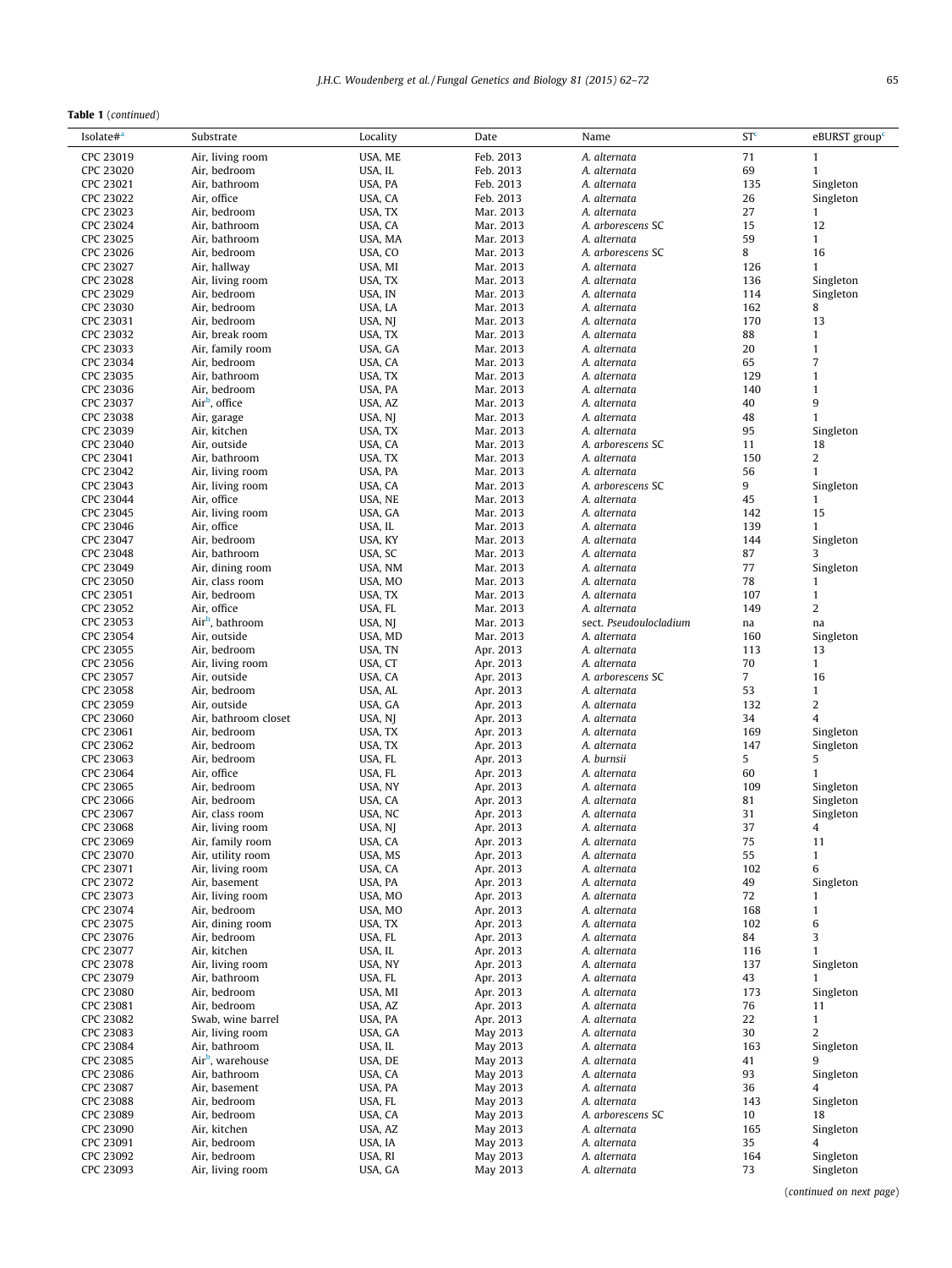## <span id="page-4-0"></span>Table 1 (continued)

| Isolate $#^a$ | Substrate                | Locality    | Date                                                                                          | Name               | ST <sup>c</sup> | eBURST group <sup>c</sup> |
|---------------|--------------------------|-------------|-----------------------------------------------------------------------------------------------|--------------------|-----------------|---------------------------|
| CPC 23094     | Air. bathroom            | USA, CA     | May 2013                                                                                      | A. alternata       | 25              | 10                        |
| CPC 23095     | Air. bathroom            | USA, VA     | May 2013                                                                                      | A. arborescens SC  | 152             | Singleton                 |
| CPC 23096     | Air. office              | USA, TX     | May 2013                                                                                      | A. alternata       | 130             | 1                         |
| CPC 23097     | Air. office              | USA, OK     | May 2013                                                                                      | A. alternata       | 155             | Singleton                 |
| CPC 23098     | Air, basement            | USA, MA     | May 2013                                                                                      | A. alternata       | 131             | 2                         |
| CPC 23099     | Leaf, green house        | USA, NC     | May 2013                                                                                      | A. alternata       | 102             | 6                         |
| CPC 23100     | Leaf, green house        | USA, NC     | May 2013                                                                                      | A. alternata       | 110             | 6                         |
| CBS 101.13    | Unknown                  | Unknown     | $<$ Jan. 1913                                                                                 | A. arborescens SC  | 8               | 16                        |
| CBS 103.33    | Soil                     | Egypt       | <jan. 1933<="" td=""><td>A. alternata</td><td>24</td><td>10</td></jan.>                       | A. alternata       | 24              | 10                        |
| CBS 107.38    | Cuminum cyminum          | Unknown     | <dec. 1938<="" td=""><td>A. burnsii</td><td>3</td><td>5</td></dec.>                           | A. burnsii         | 3               | 5                         |
| CBS 117.44    | Godetia sp.              | Denmark     | Jul. 1942                                                                                     | A. alternata       | 28              | Singleton                 |
| CBS 194.86    | Quercus sp.              | <b>USA</b>  | 1953                                                                                          | A. alternata       | 33              | Singleton                 |
| CBS 195.86    | Euphorbia esula          | Canada      | 1982                                                                                          | A. alternata       | 103             | 6                         |
| CBS 479.90    | Citrus unshiu            | Japan       | 1968                                                                                          | A. alternata       | 42              | 9                         |
| CBS 632.93    | Pyrus pyrifolia          | Japan       | Jul. 1990                                                                                     | A. gaisen          | 14              | 8                         |
| CBS 540.94    | Nicotiana tabacum        | <b>USA</b>  | <nov. 1971<="" td=""><td>A. longipes</td><td>97</td><td>Singleton</td></nov.>                 | A. longipes        | 97              | Singleton                 |
| CBS 916.96    | Arachis hypogaea         | India       | Dec. 1980                                                                                     | A. alternata       | 99              | Singleton                 |
| CBS 918.96    | Dianthus chinensis       | UK          | Feb. 1981                                                                                     | A. alternata       | 21              | 1                         |
| CBS 102595    | Citrus jambhiri          | <b>USA</b>  | <jul. 1997<="" td=""><td>A. alternata</td><td>54</td><td><math>\mathbf{1}</math></td></jul.>  | A. alternata       | 54              | $\mathbf{1}$              |
| CBS 102596    | Citrus jambhiri          | <b>USA</b>  | <jul. 1997<="" td=""><td>A. alternata</td><td>92</td><td><math>\mathbf{1}</math></td></jul.>  | A. alternata       | 92              | $\mathbf{1}$              |
| CBS 102597    | Minneola tangelo         | <b>USA</b>  | <aug. 1997<="" td=""><td>A. gossypina</td><td>17</td><td>Singleton</td></aug.>                | A. gossypina       | 17              | Singleton                 |
| CBS 102598    | Minneola tangelo         | <b>USA</b>  | <feb. 1998<="" td=""><td>A. alternata</td><td>175</td><td><math>\mathbf{1}</math></td></feb.> | A. alternata       | 175             | $\mathbf{1}$              |
| CBS 102599    | Minneola tangelo         | Turkey      | May 1996                                                                                      | A. alternata       | 51              | $\mathbf{1}$              |
| CBS 102600    | Citrus reticulata        | <b>USA</b>  | Jun. 1975                                                                                     | A. alternata       | 57              | $\mathbf{1}$              |
| CBS 102601    | Minneola tangelo         | Colombia    | <nov. 1996<="" td=""><td>A. gossypina</td><td>17</td><td>Singleton</td></nov.>                | A. gossypina       | 17              | Singleton                 |
| CBS 102602    | Minneola tangelo         | Turkey      | May 1996                                                                                      | A. alternata       | 51              | $\mathbf{1}$              |
| CBS 102604    | Minneola tangelo         | Israel      | <nov. 1996<="" td=""><td>A. alternata</td><td>66</td><td>Singleton</td></nov.>                | A. alternata       | 66              | Singleton                 |
| CBS 102605    | Solanum lycopersicum     | <b>USA</b>  | Apr. 1990                                                                                     | A. arborescens SC  | 8               | 16                        |
| CBS 118404    | Iris sp.                 | New Zealand | Jan. 2001                                                                                     | A. iridiaustralis  | 6               | Singleton                 |
| CBS 118488    | Pyrus pyrifolia          | Japan       | Jul. 1990                                                                                     | A. gaisen          | 13              | 8                         |
| CBS 118809    | Alstroemeria sp.         | Australia   | Jul. 2005                                                                                     | A. alstroemeriae   | 119             | Singleton                 |
| CBS 118810    | Beta vulgaris var. cicla | Kenya       | 2001                                                                                          | A. betae-kenyensis | $\mathbf{1}$    | Singleton                 |
| CBS 118811    | Brassica oleracea        | <b>USA</b>  | Apr. 1982                                                                                     | A. alternata       | 94              | Singleton                 |
| CBS 118812    | Daucus carota            | <b>USA</b>  | Jan. 1984                                                                                     | A. alternata       | 83              | 3                         |
| CBS 118814    | Solanum lycopersicum     | <b>USA</b>  | Jun. 1996                                                                                     | A. alternata       | 156             | 3                         |
| CBS 118816    | Rhizophora mucronata     | India       | Oct. 1995                                                                                     | A. burnsii         | $\overline{2}$  | 5                         |
| CBS 118817    | Tinospora cordifolia     | India       | Sep. 1987                                                                                     | A. burnsii         | $\overline{4}$  | 5                         |
| CBS 118818    | Vaccinium sp.            | <b>USA</b>  | Oct. 1973                                                                                     | A. alternata       | 108             | 1                         |
| CBS 119399    | Minneola tangelo         | <b>USA</b>  | Dec. 1980                                                                                     | A. alternata       | 121             | Singleton                 |
| CBS 119408    | Euphorbia esula          | <b>USA</b>  | Nov. 1992                                                                                     | A. alternata       | 38              | $\overline{4}$            |
| CBS 119543    | Citrus paradisi          | <b>USA</b>  | Jun. 1947                                                                                     | A. alternata       | 63              | 7                         |
| CBS 121454    | Cuscuta sp.              | <b>USA</b>  | Aug. 1997                                                                                     | A. alternata       | 154             | Singleton                 |
| CBS 121455    | Broussonetia papyrifera  | China       | Sep. 1996                                                                                     | A. alternata       | 29              | 2                         |
| CBS 124392    | Solanum melongena        | China       | Unknown                                                                                       | A. alternantherae  | 120             | Singleton                 |

<sup>a</sup> CBS: Culture collection of the Centraalbureau voor Schimmelcultures, Fungal Biodiversity Centre, Utrecht, The Netherlands; CPC: Personal collection of P.W. Crous, Utrecht, The Netherlands.

**b** Collected with a single stage bio-aerosol impaction sampler.

<sup>c</sup> na: not analysed.

BioNumerics version 4.61 software package (Applied Maths, St-Martens-Latem, Belgium).

Sequence alignments were generated with MAFFT version 7 ([Katoh and Standley, 2013](#page-10-0)), and manually adjusted where necessary. A Bayesian inference analysis was conducted with MrBayes version 3.2.1 ([Huelsenbeck and Ronquist, 2001; Ronquist and](#page-10-0) [Huelsenbeck, 2003\)](#page-10-0) on the individual datasets. The K80 model with gamma distribution was used for the ITS region, and the GTR-model with gamma distribution for the gapdh and endoPG regions, as suggested by the on-line tool FindModel [\(http://www.](http://www.hiv.lanl.gov/content/sequence/findmodel/findmodel.html) [hiv.lanl.gov/content/sequence/findmodel/findmodel.html\)](http://www.hiv.lanl.gov/content/sequence/findmodel/findmodel.html). The two Markov Chain Monte Carlo (MCMC) analyses used four chains and started from a random tree topology. The analysis ran with the sample frequency set at 1000 and the temperature value of the heated chain at 0.05 and stopped when the average standard deviation of split frequencies fell below 0.01. Burn-in was set to 25%, after which the likelihood values were stationary. The convergence of chains was verified with Tracer version 1.5.0 ([Rambaut and](#page-10-0) [Drummond, 2009](#page-10-0)), and TreeView version 1.6.6 ([Page, 1996\)](#page-10-0) was used to visualise the phylogenetic tree. Both the sequence alignments and phylogenetic trees were deposited in TreeBASE (<http://www.treebase.org>).

#### 2.3. Microsatellite typing

Five primer pairs previously designed for A. alternata ([Tran-Dinh and Hocking, 2006;](#page-10-0) [Table 2\)](#page-5-0) were used to characterize the indoor Alternaria sect. Alternaria population from the USA, together with 37 reference isolates [\(Table 1\)](#page-2-0). By performing a genomic search of the primer sequences against a draft A. alternata genome ([Woudenberg et al., unpublished results\)](#page-10-0), the relative positions of the microsatellites on the genome were located. From each primer pair, one primer was labelled with the Fluorobrite oligo FAM (loci AEM3 and AEM5), SOL (locus AEM6) or ZEL (loci AEM9 and AEM13) (Biolegio BV, Nijmegen, the Netherlands; [Table 2\)](#page-5-0). Loci AEM3/AEM5 and AEM9/AEM13 were amplified in a multiplex PCR. The PCR mixture consisted of  $1 \mu$ l DNA (ca. 50 ng),  $1 \times PCR$  buffer (Bioline), 40  $\mu$ M of each dNTP, 1.6 mM MgCl<sub>2</sub>, 0.2  $\mu$ M of each primer, and 0.25 U Taq polymerase (Bioline) in a total volume of  $12.5$   $\mu$ l. The amplification was performed on a 2720 Thermal Cycler (Applied Biosystems) and consisted of a 5 min initial denaturation step (94  $\degree$ C) followed by 35 cycles of 30 s at 94 °C, 55 °C and 72 °C, and a final 7 min elongation step (72 $\degree$ C). For fragment analysis, the PCR products were diluted 1:1000 and combined per biological sample, which resulted in one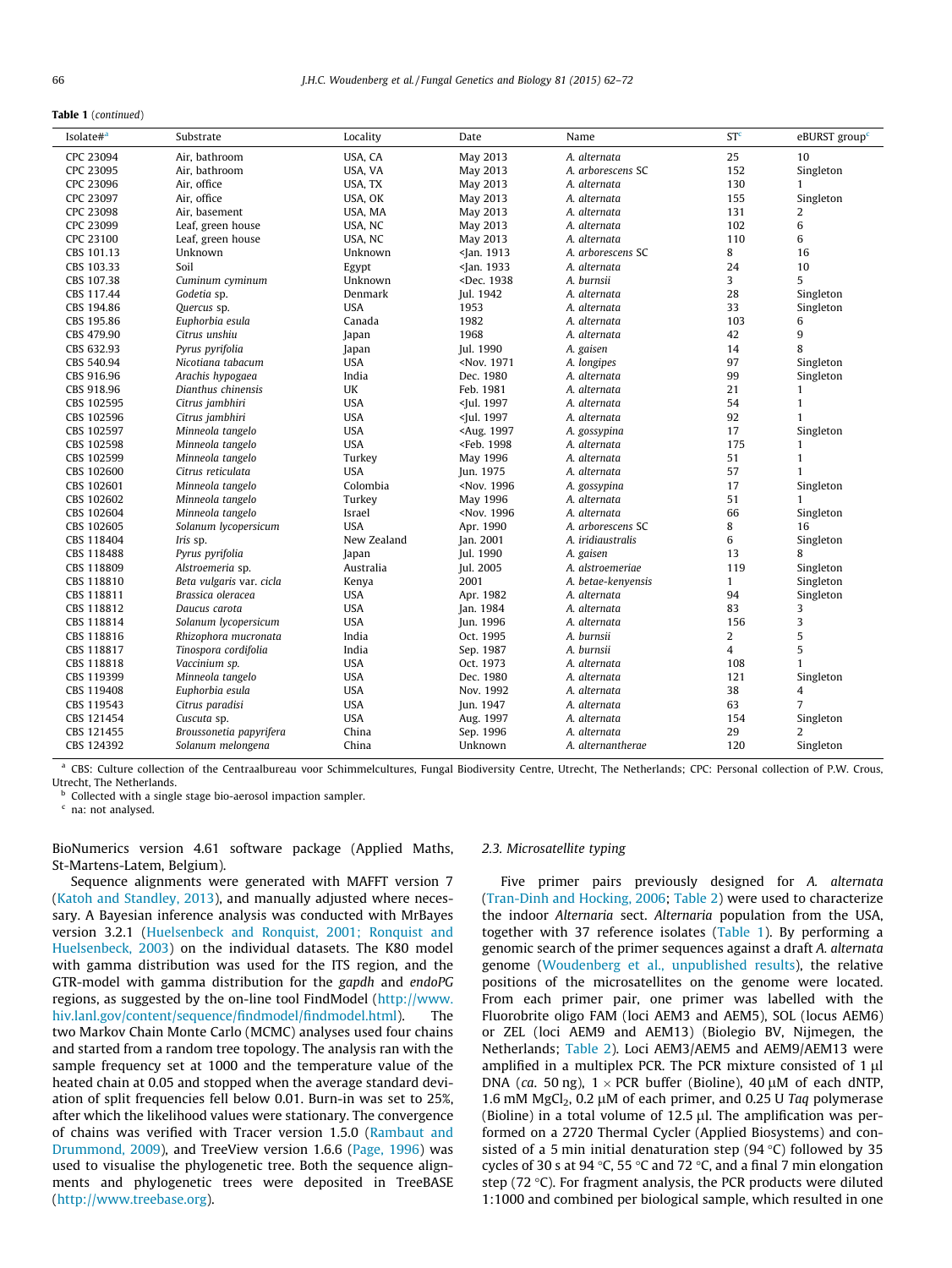J.H.C. Woudenberg et al. / Fungal Genetics and Biology 81 (2015) 62–72 67

<span id="page-5-0"></span>Table 2

PCR primer sequences, repeat motifs, number of alleles and allele distribution observed for microsatellite markers in Alternaria sect. Alternaria based on 153 isolates.

| Locus            | Primer sequence $(5'-3')^a$                                                    | Repeat motif          | No. of alleles | Allele distribution |
|------------------|--------------------------------------------------------------------------------|-----------------------|----------------|---------------------|
| AEM3             | F: TGA TCC CAC GTC ACA GAA AG<br>R: <sup>F</sup> GGT TGT CCA AGT ACC CCA TAG A | $(AdG)_{9}$           | 39             | Uneven              |
| AEM <sub>5</sub> | F: FTAC AGA CGG AGG GAG GAC AC<br>R: CAC AGC TCG TCA TCC GAG TA                | $(GAA)_{10}$          | 13             | Even                |
| AEM6             | F: TGA CGA GCT GTG AGG AGT GT<br>R: <sup>S</sup> CGT GTG TAG GGT CTT CGT CTC   | $(CA)_{5}(CT)_{5}$    | 15             | Uneven              |
| AEM9             | F: GAA GCC CAT TCC ACT CAC A<br>R: <sup>Z</sup> GCT CCA TCT CCC ACA GTA ACA    | $(CAA)_{12}$          | 11             | Uneven              |
| AEM13            | F: TGC GAA ACC GTG GAT ACT G<br>R: <sup>2</sup> TCG GAA ATG GCT GCA ATA GT     | $(GAC)_{7}(GAA)_{38}$ | 47             | Even                |

 $a F$ , S or <sup>Z</sup> indicates the use of respectively FAM, SOL or ZEL as fluorescent label.

well per isolate for the fragment analysis. MCLAB's Orange Size Standard (Nimagen, Nijmegen, the Netherlands) was used as internal marker. Samples were electrophoresed using an ABI Prism 3730xl DNA Analyzer (Applied Biosystems), and analysed with the freeware Peak Scanner version 1.0 (Applied Biosystems). Individual alleles at each locus were assigned using fragment lengths (Table S1).

## 2.4. Population genetic analyses

The online program eBURST version 3 [\(http://eburst.mlst.net/](http://eburst.mlst.net/v3) [v3;](http://eburst.mlst.net/v3) [Feil et al., 2004\)](#page-9-0) was used to identify clusters of closely related genotypes. The allelic profiles were assigned to sequence types (STs; Table S1), and eBURST identified groups of STs that only differed at one locus (known as single locus variants).

For subsequent population genetic analyses, the A. alternata isolates were divided into four artificial subpopulations representing four quadrants of the USA. Isolates from NE-USA were excluded due to small sample size. The program MultiLocus version 1.3 ([Agapow and Burt, 2001\)](#page-9-0) was used to simulate genotypic diversity against the number of loci (1000 randomizations per locus combination), in order to test whether sampling was sufficient for population genetic analyses. The same software was used to calculate the genotypic diversity and linkage disequilibrium in sub-populations of isolates (10,000 data randomizations). For this analysis, locus AEM6 was excluded due to the fact that it was physically linked to locus AEM5 and was also less polymorphic than that locus. The Index of Association  $(I_A)$  between alleles at different loci was normalized as  $\bar{r}_d$  as an indication of random association between loci. The null hypothesis for this test was that alleles are randomly associated, and deviation from random association is measured as a confidence interval. The  $\theta$ -values of population differentiation between pairwise combinations of subpopulations, i.e. SW-USA, NE-USA, and SE-USA ( $Fig. 1$ ), were used to estimate the pairwise number of migrants per generation [\(Slatkin, 1995\)](#page-10-0), which equates to gene flow  $(M)$ .

The [Stoddart and Taylor \(1988\)](#page-10-0) genotypic diversity was manually calculated for isolates from each included quadrant of the USA, and the genotypic diversity of each subpopulation was normalized with sample size to yield  $\hat{G}$  (the percentage of maximum genotypic diversity), which can be used to make inter-sample comparisons. The significance of differences between  $\hat{G}$  values was assessed using a two-tailed *t*-test at a significance level of 99% ( $P = 0.01$ ) with  $N_1 + N_2 - 2$  degrees of freedom, where N is the sample size.

In order to assess diversity that is independent of genotypes, the allelic (gene) diversity ([Nei, 1973](#page-10-0)) was calculated. This statistic provides an indication of heterozygosity, or the probability of obtaining two different alleles at a locus when two individuals are randomly sampled from a haploid population.  $H \rightarrow 1$  for diverse populations, while  $H \rightarrow 0$  for populations that display allelic homogeneity. Additionally, the level of uniqueness  $(\varphi)$ ([Van der Merwe et al., 2012](#page-10-0)) for each subpopulation was calculated. This statistic estimates the probability of sampling a unique (private) allele belonging to a subpopulation, when a random individual is drawn from the total population. In other words,  $\varphi$  is an indication of allelic segregation in a subpopulation.

## 3. Results

#### 3.1. Phylogeny

From the 193 included isolates we were not able to amplify the endoPG sequences from five isolates (CPC 22422, CPC 22440, CPC 23053, CPC 23063 and A. alternantherae CBS 124392). The sequences of the ITS (554 characters), gapdh (580 characters) and endoPG (448 characters) gene regions consisted of respectively 58, 88 and 47 unique site patterns. After discarding the burn-in, the Bayesian analysis resulted in respectively 4308, 5200 and 4218 trees from both runs. Based on their ITS, gapdh and endoPG sequences, 153 of the 156 isolates (i.e., 98%) belonged to sect. Alternaria, while two isolates belonged to sect. Pseudoulocladium (CPC 22440, CPC 23053), and one belonged to sect. Infectoriae (CPC 22422) [\(Table 1\)](#page-2-0). From the 153 isolates that belonged to sect. Alternaria, CPC 23063 could be assigned to A. burnsii and 15 other isolates could be assigned to the A. arborescens species complex (AASC). The remaining 137 isolates were identified as A. alternata. Both the gapdh and ITS phylogeny could distinguish the sect. Alternantherae, sect. Pseudoulocladium and sect. Infectoriae isolates from the sect. Alternaria isolates. The endoPG locus from the isolates outside sect. Alternaria could not be amplified. Within sect. Alternaria the ITS phylogeny could only distinguish A. betae-kenyensis, A. burnsii, A. iridiaustralis and A. longipes. The other five included Alternaria species, A. alstroemeriae, A. alternata, A. gaisen, A. gossypina, and the AASC, all clustered together based on their ITS sequences. The gapdh and endoPG phylogenies separated all included species in sect. Alternaria except AASC/A. alternata and A. gossypina/A. longipes, respectively. The clustering of the A. alternata isolates with respect to the other recognized species in sect. Alternaria was not consistent throughout the three sequenced genes, as inconsistent sub-clusters were formed.

## 3.2. Microsatellite typing

Comparisons of microsatellite loci to a draft genome sequence revealed that three of the loci, namely AEM3, AEM9 and AEM13 each resided on a different genomic scaffold. Loci AEM5 and AEM6 resided on a single scaffold, and the AEM5-R and AEM6-F primers overlapped with 12 nt. We found 142 allelic profiles (or sequence types, ST) from the 153 collected isolates ([Table 1\)](#page-2-0). When the 37 reference isolates were included, 175 allelic profiles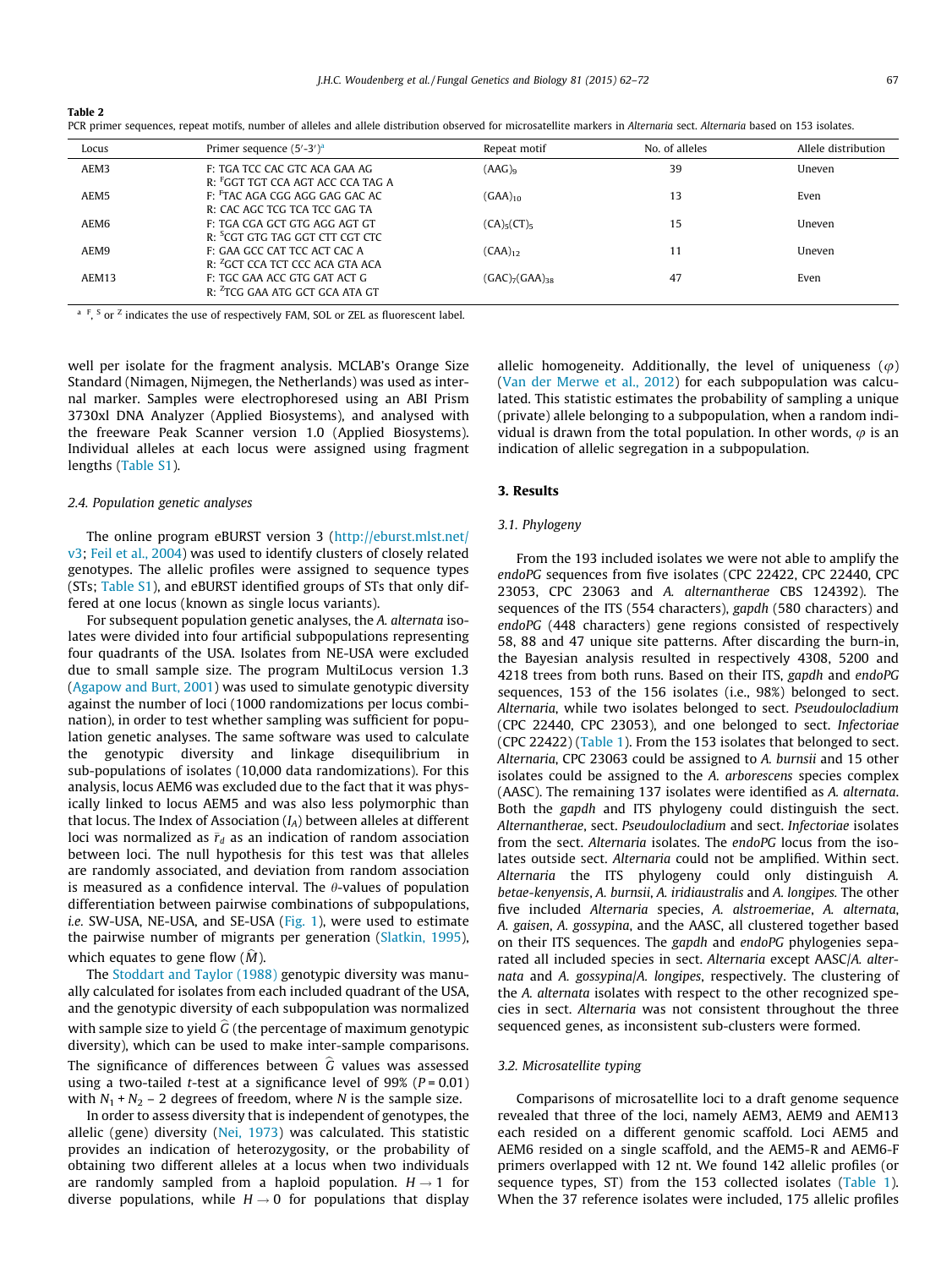<span id="page-6-0"></span>

Fig. 1. Map of the mainland USA (Mercator projection) indicating the four artificially defined quadrants using different colors, and the general north-easterly direction of the antitrade winds over the subcontinent (grey arrows). Numbers in black filled circles are the numbers of isolates from each state. The boxed insert depicts gene flow estimations between the south-west, south-east and north-east quadrants. Diameters of the circles are proportionate to the level of uniqueness  $(\varphi)$  of each of the subpopulations. The north-west quadrant was excluded from these analyses due to lack of a sufficient number of isolates.

were observed. Loci AEM3 and AEM13 showed the largest number of alleles [\(Table 2\)](#page-5-0). However, within AEM3 there was an uneven distribution of the different alleles, with allele 257 being observed in 58 of 153 isolates ( $\sim$ 35%). For loci AEM6 and AEM9 the distribution across the different alleles was more unbalanced. At these loci, alleles 161 and 278 were observed in  ${\sim}70\%$  of the isolates. For loci AEM5 and AEM13 there was an even distribution among the different alleles. The locus AEM13, which displayed the highest number of alleles and an even distribution of these alleles, contributed most to the genotypic variation, followed by AEM3 with a high number of alleles but with an uneven distribution. Loci AEM6 and AEM9 were the least informative loci, with a low number of alleles and an uneven distribution.

#### 3.3. Population genetic analyses

An eBURST analysis of 190 isolates (153 sect. Alternaria isolates and 37 reference isolates), representing 175 STs, resulted in 19 groups and 65 singletons ([Fig. 2,](#page-7-0) [Table 1\)](#page-2-0). Group 1 was the largest, and included 62 isolates representing 54 STs (including eight reference isolates forming seven STs). Group 2 contained eight isolates representing eight STs (including 1 reference isolate) while group 3 contained six isolates and six STs (including 2 reference isolates). The remaining groups, namely 4–19, included five or less isolates. The isolates assigned to the A. arborescens complex based on their endoPG sequence formed groups 12, 14, 16, and 18, while six isolates were singletons. The assignment of CPC 23063 to A. burnsii based on the gapdh sequence is supported by the microsatellite data, since all A. burnsii isolates clustered in eBURST group 5. No correlation was found between the location and place of isolation and the eBURST groups assigned to the isolates based on their allelic profiles. Almost all eBURST groups contained isolates from different states in the USA and different places of isolation, e.g. bathroom, bedroom, kitchen, etc. The only exceptions were group 13, which consists of two bedroom isolates, but isolated in two different states, and groups 15 and 18, which both consisted of two isolates from the same state, respectively Georgia and California, but from different places of isolation.

When the microsatellite alleles for the A. alternata (137) isolates were combined into multilocus genotypes (haplotypes), 126 distinct genotypes could be recovered. While most of these genotypes were observed only once, the most frequent genotype was observed three times. Modelling of the genotypic diversity vs. the number of loci revealed that both microsatellite loci and genotypes were adequately sampled to continue with population genetic analyses [\(Fig. 3](#page-7-0)). Index of Association values for three quadrants of the USA, namely the south-west, north-east, and south-east quadrants (SW-USA, NE-USA, SE-USA) indicated that alleles were randomly associated for all three subpopulations, as well as for the metapopulation ([Fig. 4](#page-8-0), [Table 3](#page-8-0)). Additionally, alleles of the two physically linked loci, namely AEM5 and AEM6, were in linkage disequilibrium ( $P < 0.0001$ ), while all other loci were in pairwise equilibrium with each other and with AEM5. Population differentiation ( $\theta$ ; [Table 4](#page-8-0)) was very low when pair-wise combinations of these three subpopulations were analysed. Subsequently, the estimated numbers of migrants per generation  $(\widehat{M})$  were high between all three pair-wise combinations of subpopulations ([Table 4](#page-8-0)). However, the migration rate between SE-USA and SW-USA ( $\hat{M}$  = 147.5) was much higher than the other two combinations, and the migration rate between SW-USA and NE-USA  $(\widehat{M} \cong 32)$  was the smallest.

The maximum likelihood estimator of genotypic diversity  $(\widehat{G})$ revealed that all subpopulations consisted of an extremely large diversity of genotypes [\(Table 3](#page-8-0)). No significant differences between the estimated  $\hat{G}$ -values could be detected using a two-tailed t-test. Gene diversity  $(\overline{H})$  values were 0.952, 0.923, and 0.916 for SW-USA, SE-USA, and NE-USA, respectively. Thus, alleles were most unevenly distributed in the SW-USA subpopulation  $(N = 58)$ . An estimation of the level of uniqueness ( $\varphi$ ) of each subpopulation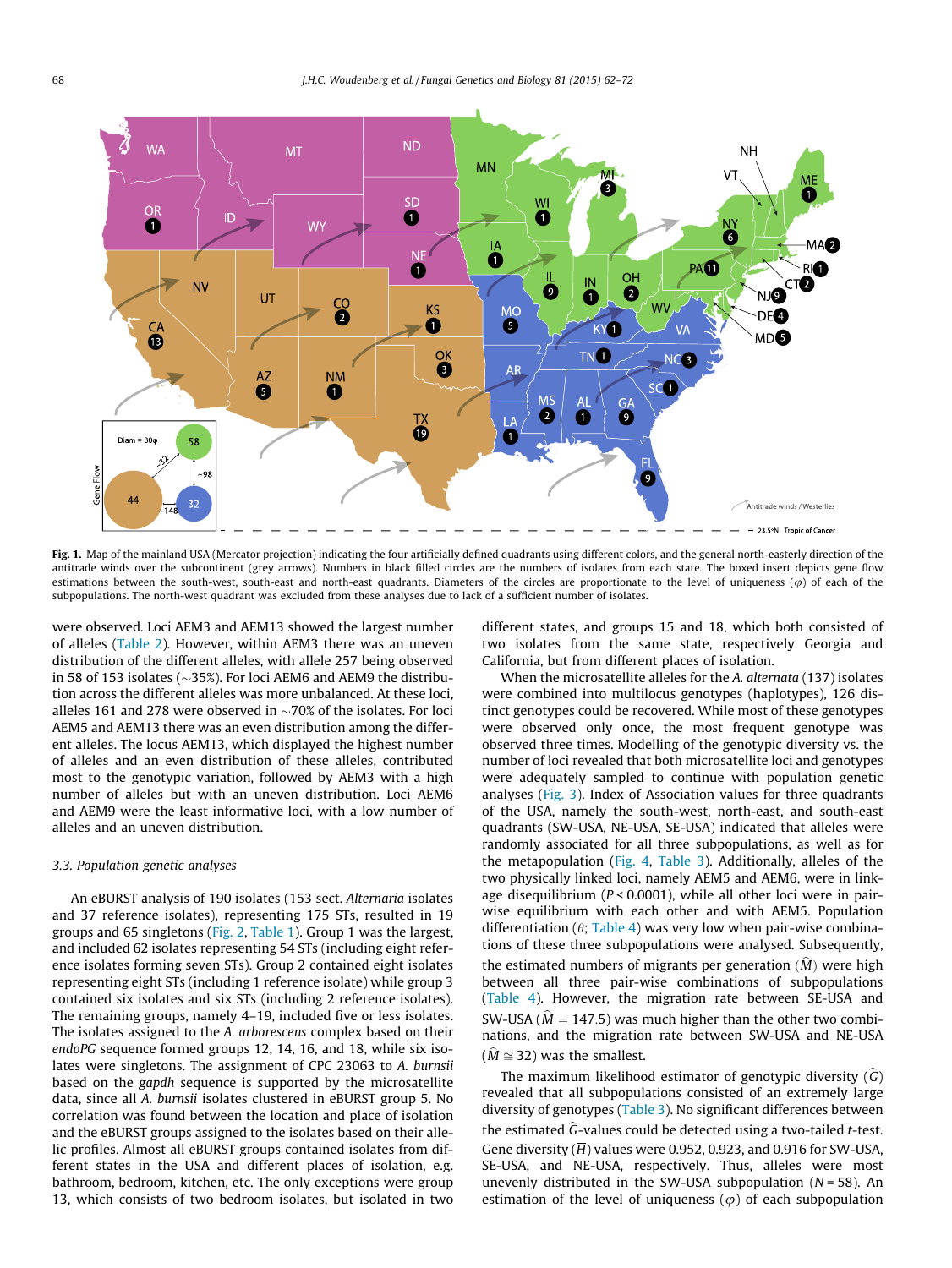<span id="page-7-0"></span>

Fig. 2. eBURST diagram of 190 Alternaria isolates. The numbers correspond to sequence type numbers, the size of the dot correlates to the number of isolates.



Fig. 3. Results from modeling genotypic diversity against the number of loci. Each locus-combination was repeated 1000 times, resulting in a mean genotypic diversity for that combination. The graph reaches a plateau at four microsatellite loci, indicating that both the number of isolates and the number of loci were sufficient for population genetic analyses.

indicated that the SW-USA subpopulation was most unique ( $\varphi$  = 0.915), while the SE-USA and NE-USA subpopulations were equally unique ( $\varphi$  = 0.564 and  $\varphi$  = 0.568, respectively).

# 4. Discussion

Alternaria species from sect. Infectoriae, the A. arborescens group and A. tenuissima (both sect. Alternaria) are described as common species from food and the indoor environment ([Samson et al.,](#page-10-0) [2010](#page-10-0)). Three species from the former genus Ulocladium, recently synonymized under Alternaria ([Woudenberg et al., 2013](#page-10-0)), are also common in food and the indoor environment ([Samson et al.,](#page-10-0) [2010](#page-10-0)); A. cucurbitae, A. atra (both sect. Ulocladioides) and A. alternariae (sect. Ulocladium). Our results largely support these observations for the indoor samples, although the species from sect. Alternaria were by far the most prevalent in the US homes included in this study. We only found one isolate from sect. Infectoriae and two isolates from sect. Pseudoulocladium, that resembles sect. Ulocladioides and Ulocladium based on morphology.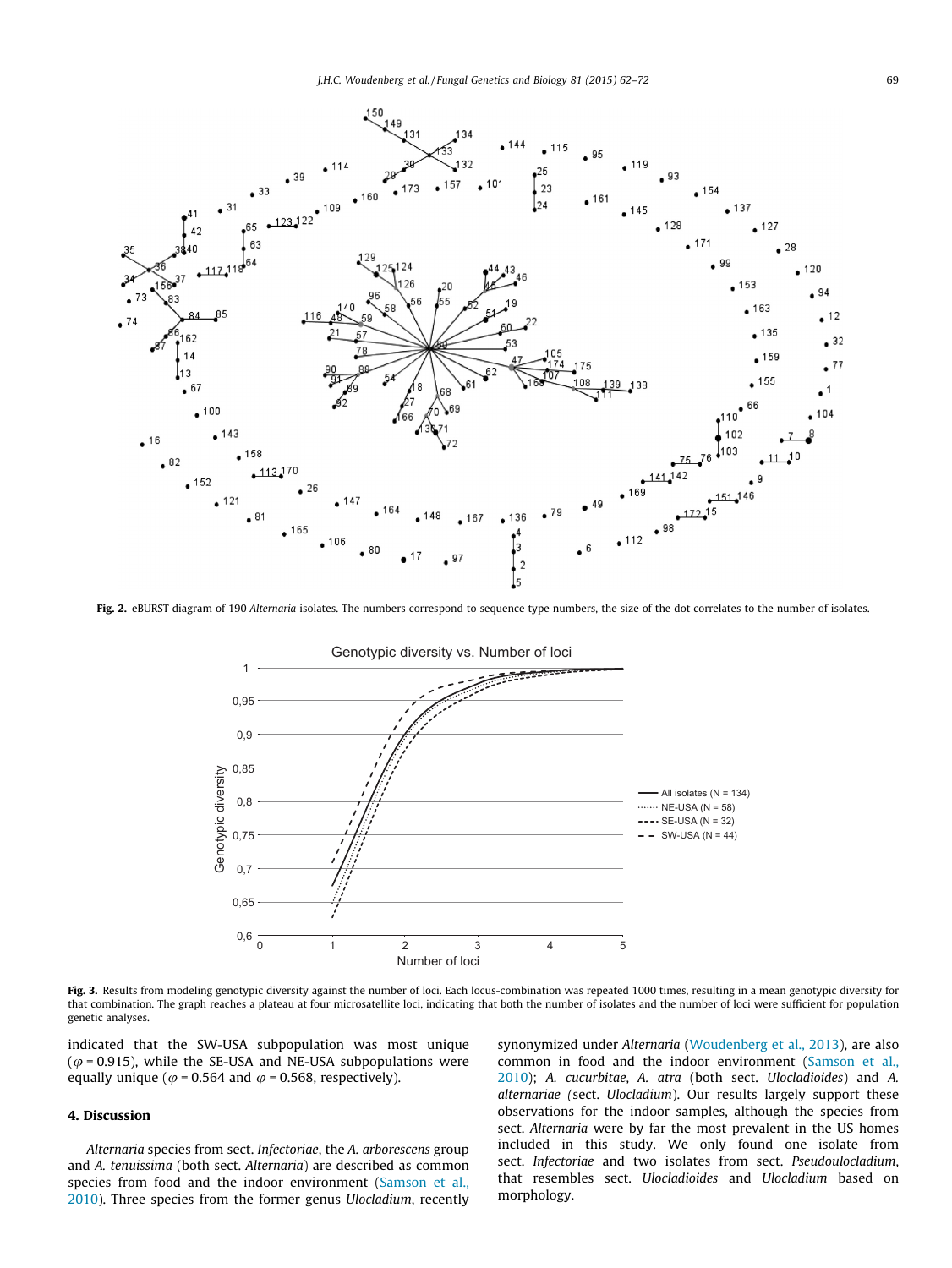<span id="page-8-0"></span>

**Fig. 4.** Graph of linkage disequilibrium estimation densities ( $\bar{r}_d$  values, which are normalized Index of Association values) resulting from 10,000 randomizations of each of the artificially-defined subpopulations, as well as for these three subpopulations combined. The observed linkage disequilibrium values are indicated using arrows, and these are inside the 95% confidence intervals of the distributions. Thus, the null hypothesis of random mating in these populations cannot be rejected.

#### Table 3

Summary statistics for indoor Alternaria alternata isolates from the USA.

| Statistic                                        | All isolates <sup>a</sup> | South-West USA    | North-East USA    | South-East USA    |
|--------------------------------------------------|---------------------------|-------------------|-------------------|-------------------|
| Number of isolates, N                            | 134                       | 44                | 58                | 32                |
| Number of genotypes                              | 122                       | 42                | 54                | 31                |
| Genotypic diversity <sup>b</sup> , $\widehat{G}$ | 81.71%                    | 91.67%            | 87.88%            | 94.12%            |
| Number of alleles (all loci)                     | 104                       | 72                | 66                | 52                |
| Gene diversity, $\overline{H}$                   | 0.968                     | 0.952             | 0.916             | 0.923             |
| Private alleles (all loci)                       | $\overline{\phantom{m}}$  | 27                | 15                | 14                |
| Uniqueness, $\varphi$                            | -                         | 0.915c            | 0.568             | 0.564             |
| Gametic equilibrium <sup>d</sup>                 | Yes $(P = 0.448)$         | Yes $(P = 0.086)$ | Yes $(P = 0.695)$ | Yes $(P = 0.135)$ |

Excludes three A. alternata isolates from the NW quadrant of the USA.

**b** None of the maximum likelihood estimators of genotypic diversity were significantly different in any of the pair-wise combinations.

<sup>c</sup> A uniqueness of 0.915 implies that there is a 91.5% chance that an isolate containing a unique allele, relative to the meta-population, can be drawn from this subpopulation.

 $^1$  P-values indicate the probabilities of rejecting the null hypothesis of random association of alleles. A P-value of less than 0.05 is regarded as significant.

#### Table 4

Population differentiation  $(\theta)$  and estimated number of allelic migrants per generation  $\widehat{M}$ ) between the three artificial sub-populations of Alternaria alternata from the south-west, south-east, and north-east quadrants of the USA.

| Comparison        |         | M      |
|-------------------|---------|--------|
| NE-USA vs. SE-USA | 0.00506 | 9833   |
| NE-USA vs. SW-USA | 0.01537 | 32.04  |
| SE-USA vs. SW-USA | 0.00338 | 147 50 |

No correlation was found between the location and place of isolation and the eBURST groups assigned to the isolates based on their allelic profiles. Since most groups contained indoor isolates as well as reference isolates, there did not seem to be a specific indoor cluster. However, there was subjective correlation between the eBURST groups and phylogeny; Alternaria gaisen, A. gossypina and A. burnsii isolates clustered together in both analyses. The other species that could be distinguished based on phylogeny, namely A. alstroemeriae, A. alternantherae, A. betae-kenyensis, A. iridiaustralis and A. longipes, were also separated using eBURST. The A. arborescens isolates did not form a single group based on

their allelic profiles, but the isolates did cluster together in several eBURST groups (12, 14, 16 and 18) or remained as singletons (6). Furthermore, 15 out of the 17 isolates from the A. arborescens species-complex had allele 125 at locus AEM5 and allele 281 at locus AEM9. The two remaining isolates had one of the mentioned alleles but differed at the other locus. Although the A. iridiaustralis isolate also had these alleles, these loci have some potential as markers for species in the A. arborescens complex.

Surprisingly, analyses to test for random association of alleles in isolates of A. alternata showed that the allele associations between microsatellite loci were not significantly different from what can be expected in a randomly mating population. Nonetheless, alleles of AEM5 and AEM6, which were on the same locus, were in linkage disequilibrium. The last mentioned observation can be explained by the improbability of cross-over events between the two adjacent stretches of DNA. For these reasons, the less polymorphic of these two loci, i.e. AEM6, was excluded when disequilibrium was tested between loci.

Two possible explanations can be proposed for gametic equilibrium and, thus, outcrossing. The first is that cryptic sexual recombination could account for the lack of allelic associations. Evidence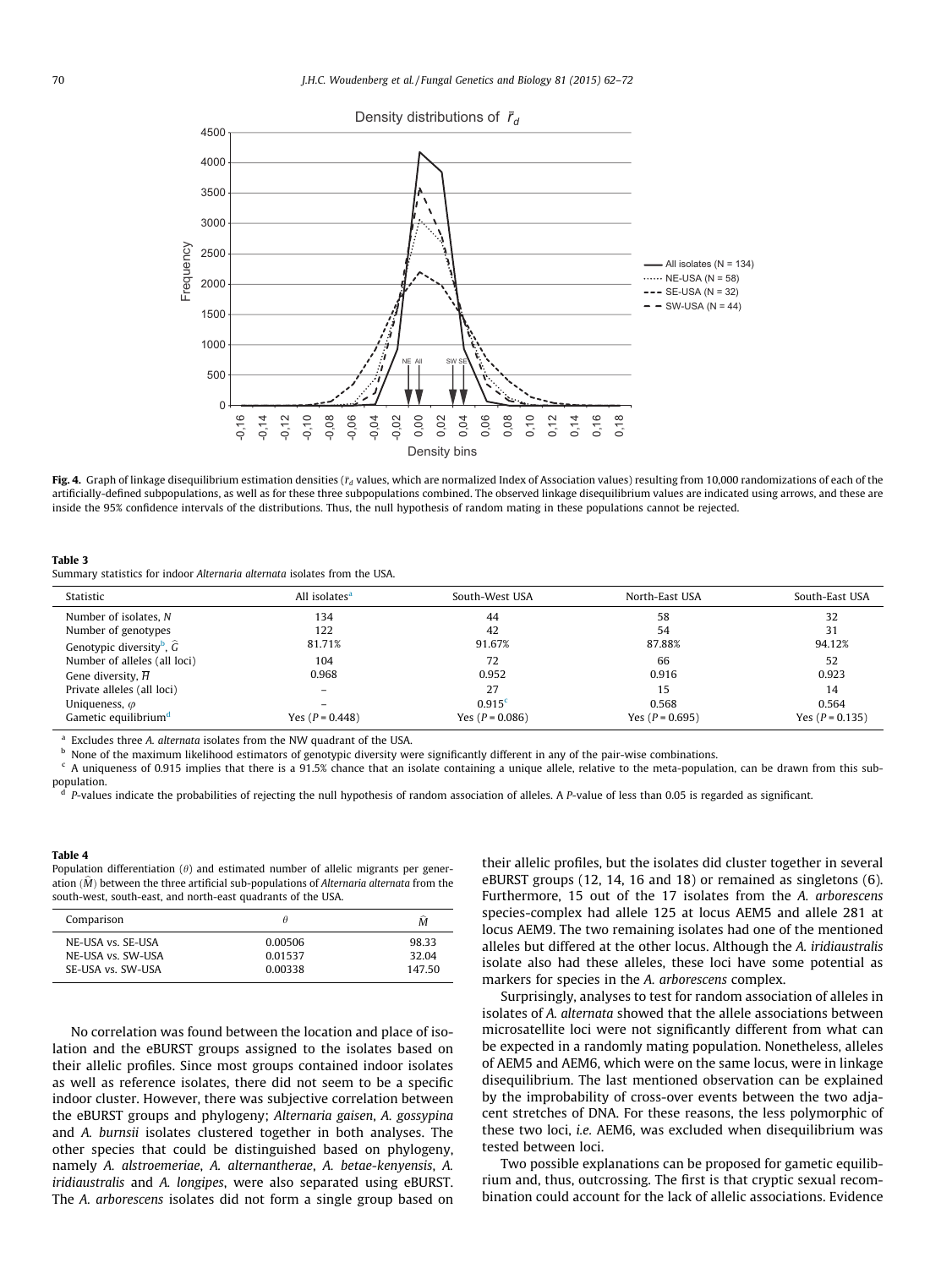<span id="page-9-0"></span>is accumulating for the occurrence of cryptic sex in filamentous fungi that are thought to be asexual [\(Kück and Pöggeler, 2009\)](#page-10-0). For example, another study of an A. alternata population causing citrus brown spot in Florida revealed three subpopulations of which two were clonal and one showed the ability to recombine through a cryptic sexual cycle or parasexual cycle, based on six fast evolving loci and the presence of both mating-types [\(Stewart et al.,](#page-10-0) [2013\)](#page-10-0). A second explanation for random association of alleles in A. alternata can be arrived at when we consider the nature of microsatellites. These loci change via birth-and-death evolution (Buschiazzo and Gemmell, 2006) such that they are highly polymorphic. It is possible that over long periods of asexual reproduction a microsatellite locus can become hyper-mutated in very large populations such as A. alternata. If this process acts equally on all microsatellites, such a situation could account for the random association of independently evolving alleles that were detected in this study. Thus, this explanation accounts for two possibilities: either the lack of allele association was due to experimental error (the inability of the available microsatellites to discriminate between randomly and non-randomly associated alleles), or A. alternata has been asexual for so long that the loci are hyper-mutated. A simulation of the observed data showed that sampling was adequate in both dimensions (i.e., number of isolates and number of loci). Additionally, due to size limitations on microsatellite loci (e.g., Buschiazzo and Gemmell, 2006) there is a very high probability of size homoplasy, confounding the detection of hyper-mutation. Therefore, recombination is the most parsimonious explanation for the data.

High levels of diversity can be caused only by a limited set of evolutionary processes. The most important of these are mutation, recombination, and migration (Ayala, 1982; Halliburton, 2004; Hartl and Clark, 2007; Hedrick, 2000; Nielsen and Slatkin, 2013). Our data indicated that recombination is a contributor, but that hyper-mutation is not a viable explanation for the diversity of A. alternata. Although no sub-populations could be statistically identified, the levels of uniqueness provided important information regarding the movement of the fungus across the mainland USA. Since the SW-USA sub-population was most unique, we can hypothesize that either this sub-population results directly from sexual reproduction, or the alleles have an alternate origin but are concentrated in this region.

The SW-USA and SE-USA sub-populations appear to exchange a very high number of inter-population allelic migrants, and this pattern correlates with the anti-trade winds. Alternaria spores are known as dry air spores that are dispersed by wind (Andersen et al., 2012). Long-distance dispersal in the air can only occur if there is a susceptible host in the target area (Brown and Hovmøller, 2002). Since A. alternata has been described from more than 100 host plants [\(Rotem, 1994](#page-10-0)), it is possible that these genotypes move through the air in a west-to-east direction across the southern USA. This is then possibly followed by south-to-north movement out of the SE-USA sub-population towards to NE-USA. This long-distance movement of fungal spores from the southern USA to the northern USA has already been reported for the air-borne plant pathogens Puccinia graminis and Phakopsora pachyrhizi (Andersen et al., 2012).

The high genotypic diversity within the A. alternata isolates was also visible with our gene sequencing, as inconsistent sub-clusters existed within the three single-gene phylogenies. In a more extensive phylogenetic study on sect. Alternaria, where eleven individual gene regions were sequenced, the incongruent clustering within the A. alternata isolates was demonstrated even more clearly ([Woudenberg et al., unpublished results\)](#page-10-0). We hypothesize that this high genotypic diversity derives from Mexico/Central America, where many agricultural crops have evolved. From here the fungi moved through the USA via the antitrade winds.

#### 5. Conclusions

This study showed that the most prevalent species in the indoor environment in USA homes is A. alternata, with a high genotypic diversity. The SW-USA subpopulation displayed the highest level of uniqueness and the highest amount of gene flow, between SW-USA and SE-USA, coincided with prevailing winds over the subcontinent. Lastly, A. alternata in the continental USA displays random mating. This is the first report of such an observation in indoor samples of this fungus from homes in the USA.

#### Acknowledgments

We thank Prof. A.A. Myburg (FABI) for valuable discussions regarding gametic/linkage equilibrium and Dr. A.D. van Diepeningen (CBS-KNAW) for her comments on a draft version of the manuscript. This research was supported by the Dutch Ministry of Education, Culture and Science through an endowment of the FES programme ''Making the tree of life work''.

#### Appendix A. Supplementary material

Supplementary data associated with this article can be found, in the online version, at [http://dx.doi.org/10.1016/j.fgb.2015.05.](http://dx.doi.org/10.1016/j.fgb.2015.05.003) [003.](http://dx.doi.org/10.1016/j.fgb.2015.05.003)

#### References

- [Agapow, P.-M., Burt, A., 2001. Indices of multilocus linkage disequilibrium. Mol.](http://refhub.elsevier.com/S1087-1845(15)00099-7/h0005) [Ecol. Notes 1, 101–102](http://refhub.elsevier.com/S1087-1845(15)00099-7/h0005).
- [Andersen, G.L., Frisch, A.S., Kellogg, C.A., Levetin, E., Ligthart, B., Paterno, D., 2012.](http://refhub.elsevier.com/S1087-1845(15)00099-7/h0010) [Aeromicrobiology. In: Schmidt, T.M., Schaechter, M. \(Eds.\), Topics in Ecological](http://refhub.elsevier.com/S1087-1845(15)00099-7/h0010) [and Environmental Microbiology. Academic Press, San Diego, California, USA,](http://refhub.elsevier.com/S1087-1845(15)00099-7/h0010) [pp. 115–132.](http://refhub.elsevier.com/S1087-1845(15)00099-7/h0010)
- [Andrew, M., Peever, T.L., Pryor, B.M., 2009. An expanded multilocus phylogeny does](http://refhub.elsevier.com/S1087-1845(15)00099-7/h0015) [not resolve morphological species within the small-spored](http://refhub.elsevier.com/S1087-1845(15)00099-7/h0015) Alternaria species [complex. Mycologia 101, 95–109](http://refhub.elsevier.com/S1087-1845(15)00099-7/h0015).
- [Araujo, R., Amorim, A., Gusmão, L., 2010. Genetic diversity of](http://refhub.elsevier.com/S1087-1845(15)00099-7/h0020) Aspergillus fumigatus in [indoor hospital environments. Med. Mycol. 48, 832–838.](http://refhub.elsevier.com/S1087-1845(15)00099-7/h0020)
- [Arie, T., Kaneko, I., Yoshida, T., Noguchi, M., Nomura, Y., Yamaguchi, I., 2000. Mating](http://refhub.elsevier.com/S1087-1845(15)00099-7/h0025)[type genes from asexual phytopathogenic ascomycetes](http://refhub.elsevier.com/S1087-1845(15)00099-7/h0025) Fusarium oxysporum and Alternaria alternata[. Mol. Plant-Microbe Interact. 13, 1330–1339.](http://refhub.elsevier.com/S1087-1845(15)00099-7/h0025)
- [Ayala, F.J., 1982. Population and Evolutionary Genetics: A Primer. The Benjamin/](http://refhub.elsevier.com/S1087-1845(15)00099-7/h0030) [Cummings Publishing Company, Menlo Park, California, USA.](http://refhub.elsevier.com/S1087-1845(15)00099-7/h0030)
- [Berbee, M.L., Pirseyedi, M., Hubbard, S., 1999.](http://refhub.elsevier.com/S1087-1845(15)00099-7/h0035) Cochliobolus phylogenetics and the [origin of known, highly virulent pathogens, inferred from ITS and](http://refhub.elsevier.com/S1087-1845(15)00099-7/h0035) [glyceraldehyde-3-phosphate dehydrogenase gene sequences. Mycologia 91,](http://refhub.elsevier.com/S1087-1845(15)00099-7/h0035) [964–977](http://refhub.elsevier.com/S1087-1845(15)00099-7/h0035).
- [Berbee, M.L., Payne, B.P., Zhang, G., Roberts, R.G., Turgeon, B.G., 2003. Shared ITS](http://refhub.elsevier.com/S1087-1845(15)00099-7/h0040) [DNA substitutions in isolates of opposite mating type reveal a recombining](http://refhub.elsevier.com/S1087-1845(15)00099-7/h0040) [history for three presumed asexual species in the filamentous ascomycete](http://refhub.elsevier.com/S1087-1845(15)00099-7/h0040) genus Alternaria[. Mycol. Res. 107, 169–182.](http://refhub.elsevier.com/S1087-1845(15)00099-7/h0040)
- [Brown, J.K.M., Hovmøller, M.S., 2002. Aerial dispersal of pathogens on the global](http://refhub.elsevier.com/S1087-1845(15)00099-7/h0045) [and continental scales and its impact on the plant disease. Science 297, 537–](http://refhub.elsevier.com/S1087-1845(15)00099-7/h0045) [541.](http://refhub.elsevier.com/S1087-1845(15)00099-7/h0045)
- [Buschiazzo, E., Gemmell, N.J., 2006. The rise, fall and renaissance of microsatellites](http://refhub.elsevier.com/S1087-1845(15)00099-7/h0050) [in eukaryotic genomes. Bioessays 28, 1040–1050.](http://refhub.elsevier.com/S1087-1845(15)00099-7/h0050)
- [Coppin, E., Debuchy, R., Arnaise, S., Picard, M., 1997. Mating types and sexual](http://refhub.elsevier.com/S1087-1845(15)00099-7/h0055) [development in filamentous ascomycetes. Microbiol. Mol. Biol. Rev. 61, 411–](http://refhub.elsevier.com/S1087-1845(15)00099-7/h0055) [428.](http://refhub.elsevier.com/S1087-1845(15)00099-7/h0055)
- [Crous, P.W., Verkley, G.J.M., Groenewald, J.Z., Samson, R.A. \(Eds.\), 2009. Fungal](http://refhub.elsevier.com/S1087-1845(15)00099-7/h0060) [Biodiversity. CBS Laboratory Manual Series 1. CBS-KNAW Fungal Biodiversity](http://refhub.elsevier.com/S1087-1845(15)00099-7/h0060) [Centre, The Netherlands.](http://refhub.elsevier.com/S1087-1845(15)00099-7/h0060)
- [de Ana, S.G., Torres-Rodrígues, J.M., Ramírez, E.A., García, S.M., Belmonte-Soler, J.,](http://refhub.elsevier.com/S1087-1845(15)00099-7/h0065) [2006. Seasonal distribution of](http://refhub.elsevier.com/S1087-1845(15)00099-7/h0065) Alternaria, Aspergillus, Cladosporium and Penicillium [species isolated in homes of fungal allergic patients. J. Investing.](http://refhub.elsevier.com/S1087-1845(15)00099-7/h0065) [Allergol. Clin. Immunol. 16, 357–363.](http://refhub.elsevier.com/S1087-1845(15)00099-7/h0065)
- [de Hoog, G.S., Gerrits van den Ende, A.H.G., 1998. Molecular diagnostics of clinical](http://refhub.elsevier.com/S1087-1845(15)00099-7/h0070) [strains of filamentous Basidiomycetes. Mycoses 41, 183–189](http://refhub.elsevier.com/S1087-1845(15)00099-7/h0070).
- [Feil, E.J., Li, B., Aanensen, D.M., Hanage, W.P., Spratt, B.G., 2004. EBURST: inferring](http://refhub.elsevier.com/S1087-1845(15)00099-7/h0075) [patterns of evolutionary descent among clusters of related bacterial genotypes](http://refhub.elsevier.com/S1087-1845(15)00099-7/h0075) [from multilocus sequence typing data. J. Bacteriol. 186, 1518–1530](http://refhub.elsevier.com/S1087-1845(15)00099-7/h0075).
- [Goodwin, S.B., Waalwijk, C., Kema, G.H., Cavaletto, J.R., Zhang, G., 2003. Cloning and](http://refhub.elsevier.com/S1087-1845(15)00099-7/h0080) [analysis of the mating-type idiomorphs from the barley pathogen](http://refhub.elsevier.com/S1087-1845(15)00099-7/h0080) Septoria passerinii[. Mol. Genet. Genomics 269, 1–12.](http://refhub.elsevier.com/S1087-1845(15)00099-7/h0080)